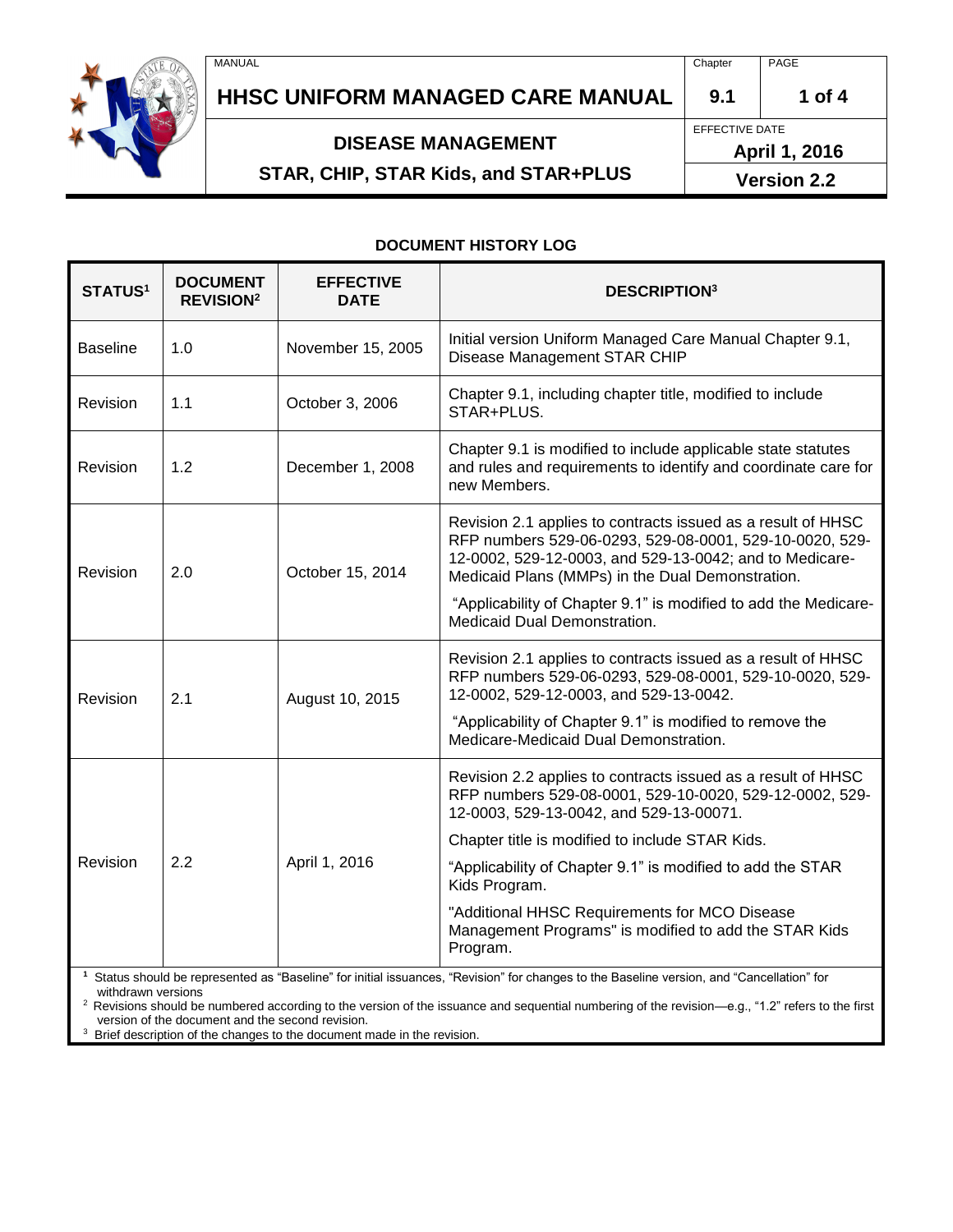|  | MANUAL                                                            | Chapter | PAGE                            |  |
|--|-------------------------------------------------------------------|---------|---------------------------------|--|
|  | HHSC UNIFORM MANAGED CARE MANUAL                                  | 9.1     | $2$ of 4                        |  |
|  | <b>DISEASE MANAGEMENT</b><br>STAR, CHIP, STAR Kids, and STAR+PLUS |         | EFFECTIVE DATE<br>April 1, 2016 |  |
|  |                                                                   |         | <b>Version 2.2</b>              |  |

#### **Applicability of Chapter 9.1**



This chapter applies to Managed Care Organizations (MCOs) participating in STAR, STAR+PLUS, STAR Kids, or CHIP. In the chapter, references to "CHIP" or the "CHIP Managed Care Program(s)" apply to the CHIP Program. References to "Medicaid" or the "Medicaid Managed Care Program(s)" apply to the STAR, STAR+PLUS, and STAR Kids Programs. The term "MCO" includes health maintenance organizations (HMOs), exclusive provider organizations (EPOs), insurers, and any other entities licensed or approved by the Texas Department of Insurance. The requirements in this chapter apply to all Programs, except where noted.

#### **State Statutes and Rules That Apply to Disease Management**



The MCO contract requires an MCO to provide or arrange to provide to its Members with comprehensive disease management services consistent with state statutes and regulations specific to disease management, including:

- [1 Texas Administrative Code §353.421,](http://info.sos.state.tx.us/pls/pub/readtac$ext.TacPage?sl=R&app=9&p_dir=&p_rloc=&p_tloc=&p_ploc=&pg=1&p_tac=&ti=1&pt=15&ch=353&rl=421) "Special Disease Management";
- [Human Resources Code §32.057\(c-1\),](http://www.statutes.legis.state.tx.us/Docs/HR/htm/HR.32.htm#32.057) "Contracts for Disease Management Programs"; and
- [Texas Government Code §533.009,](http://www.statutes.legis.state.tx.us/Docs/GV/htm/GV.533.htm#533.009) "Special Disease Management."

## **Additional HHSC Requirements for MCO Disease Management Programs**

At a minimum, an MCO must provide disease management services covering the following diseases:

Additional HHSC **Requirements** Modified by Versions 1.1, 1.2, and 2.2

#### **STAR Program:**

- Asthma:
- Diabetes; *and*
- Other chronic diseases based upon an evaluation of the prevalence of a disease within the MCO's membership.

#### **CHIP**:

- Asthma:
- Diabetes; *and*
- Other chronic diseases based upon an evaluation of the prevalence of a disease within the MCO's membership.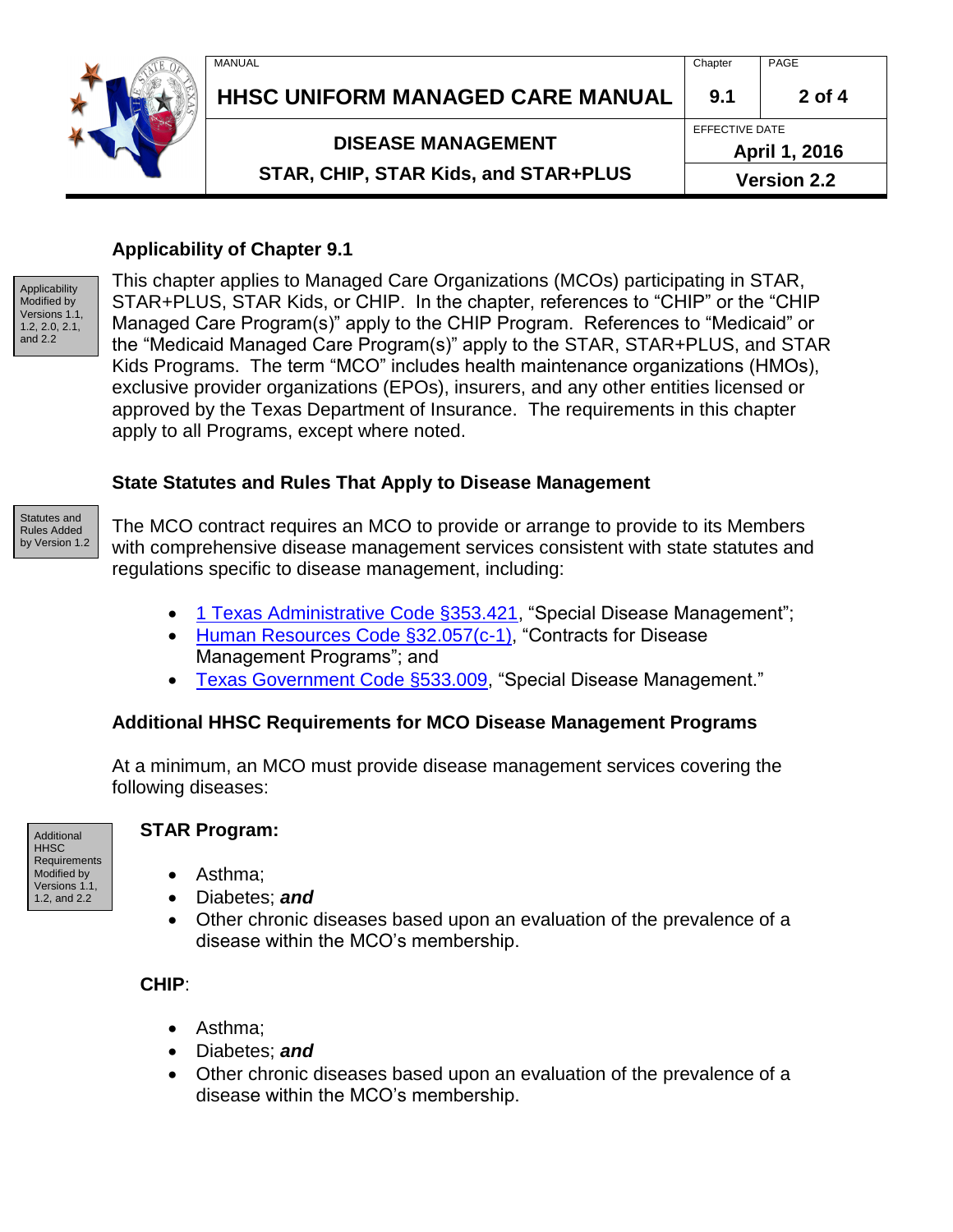

# **HHSC UNIFORM MANAGED CARE MANUAL 9.1 3 of 4**

**DISEASE MANAGEMENT** 

EFFECTIVE DATE

**STAR, CHIP, STAR Kids, and STAR+PLUS** 

**April 1, 2016 Version 2.2**

## **STAR+PLUS Program:**

- Asthma;
- Chronic Obstructive Pulmonary Disease;
- Diabetes;
- Congestive Heart Failure;
- Coronary Artery Disease; or
- Other chronic diseases based upon an evaluation of the prevalence of a disease within the MCO's membership.

## **STAR Kids Program:**

- Asthma:
- Diabetes; *and*
- Other chronic diseases based upon an evaluation of the prevalence of a disease within the MCO's membership.

In addition to the requirements stipulated in each of the statutes and rules previously identified in Chapter 9.1, the MCO's disease management program must include:

- (1) Methods of assessing a Member's health status upon initial enrollment in the MCO's health plan, and on an ongoing basis. Such methods must include reasonable attempts to conduct in-person visits for Members who are not receiving regular medical care for their condition and do not have telephones or are hard to reach.
- (2) A method to identify gaps between recommended prevention and treatment and actual care provided to Members.
- (3) A method to identify and collect information on a new eligible Member's prior disease management services in order to evaluate the need to continue with those services.
- (4) A method to identify eligible Members at high-risk for non-adherence to recommended care. For those identified as high-risk:
	- develop, implement, and evaluate an individual plan of care that addresses the Member's (multiple) health, behavioral, and social needs that ensures continuity, quality, and effectiveness; and
	- facilitate appropriate collaboration of the Member's family and/or caregivers, health care providers, and community case managers in the development and